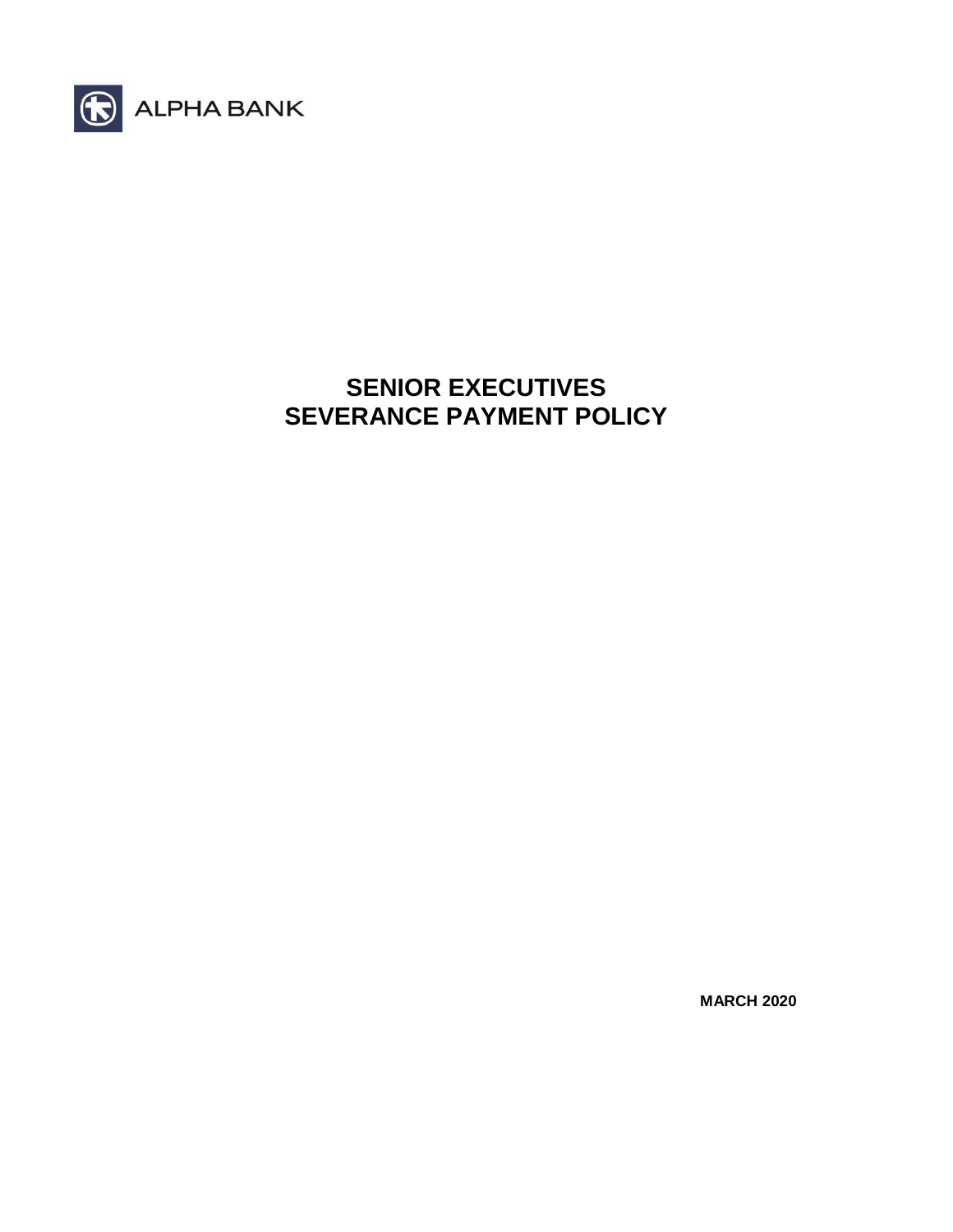## **A. INTRODUCTION - PURPOSE**

Subject to the terms and conditions hereof, the present Senior Executives and Managers Severance Payment Policy (hereinafter the **"***Policy***"**) applies to the Senior Executives and Managers of Alpha Bank (the **"***Bank***"**), as these are specifically defined for the purpose hereof.

The Policy has been designed on the basis of the need:

- to be aligned with market practices in the sector, in the context of healthy competition, as other Greek banks have already introduced severance payment policies for Senior Managers;
- to provide for a planned and timely succession among the key managerial roles within the defined perimeter and
- to develop an HR management tool applicable to the Senior Management of the Bank.

## **B. SCOPE OF APPLICATION**

Subject to the terms and conditions hereof, the present Policy applies exclusively to the following categories of Senior Executives and Managers of the Bank (each the **"***Senior Manager***"**):

Members of the Bank's General Management and Key Function Holders, namely the:

- CEO
- Deputy CEOs
- General Managers
- Executive General Managers
- Head of Internal Audit
- Head of Compliance and
- New Hire

For the purposes of this Policy "New Hire" means any person who, after the enactment of the present policy in June of 2018, is engaged by the Bank at any of the aforesaid Senior Management positions and who

- (a) Can demonstrate to the satisfaction of the Remuneration Committee that
	- a. such New Hire has been
		- i. holding a position at a managerial level not lower than N-2, and/or
		- ii. acting as the Head of Internal Audit and/or
		- iii. acting as the Head of Compliance and/or
		- iv. holding a position as partner in a firm providing advisory services

at the same entity for a period not less of six (6) years and

b. enjoyed the benefit of a policy based on similar principles to the present Policy at such New Hire's immediately previous employer, namely a policy, which among others, permits severance payments at the discretion of the employer, only, subjects the payments to the execution of a termination or similar agreement (settling reciprocal claims and potential disputes due to the termination etc.), etc. and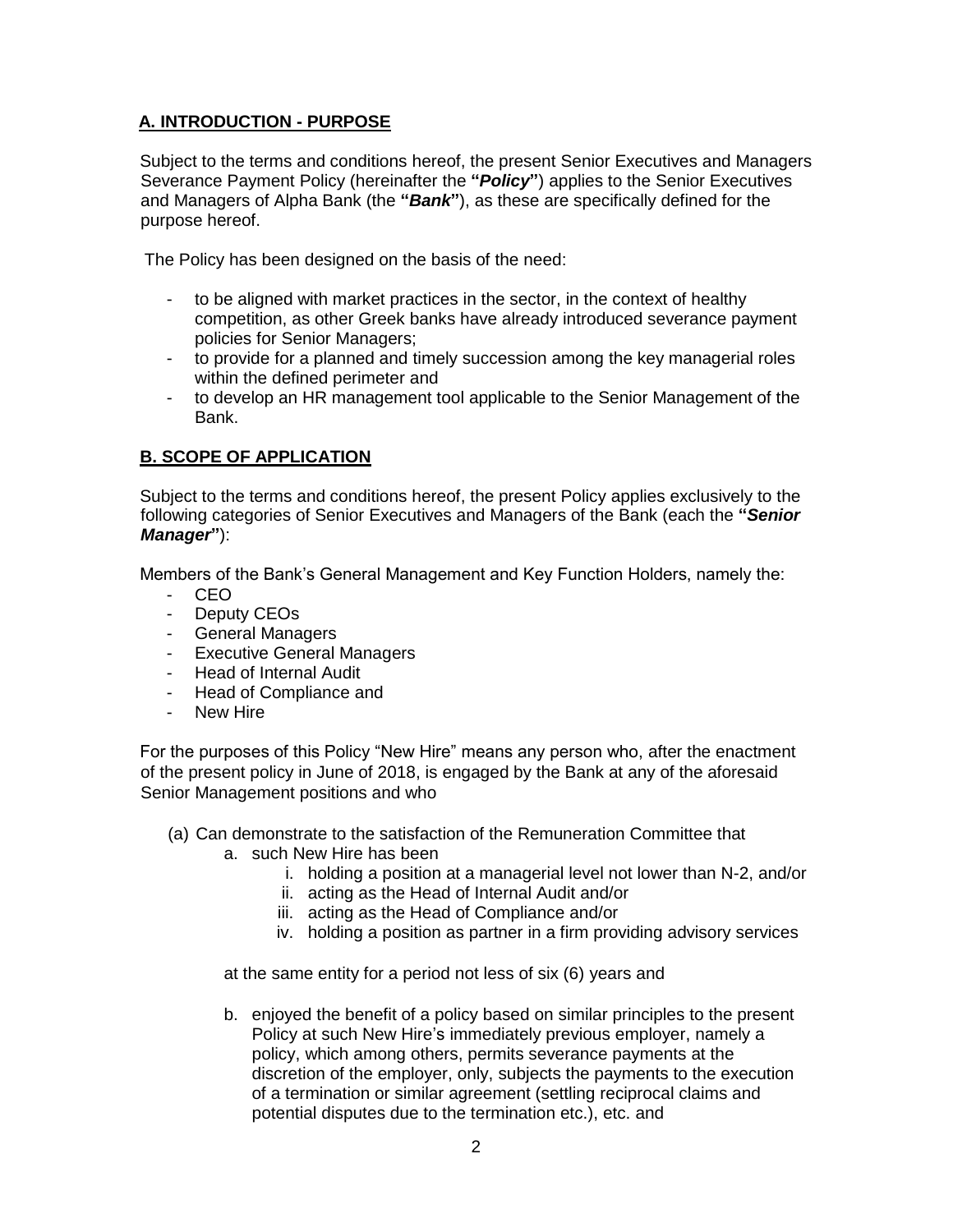(b) Completes one (1) year of service at the Bank

For the purposes of this Policy New Hires shall be deemed as having completed six (6) years of service at the Bank.

### **C. NATURE OF THE POLICY**

- **1. Voluntary Nature:** the Policy and any payment effected in its context is voluntary for the Bank (i.e. it is offered at the Bank's discretion), does not constitute a common business practice of the Bank, and may be withdrawn at any time by way of a resolution of the General Meeting of Shareholders of the Bank.
- **2. Discretionary Application:** the application of the present Policy to any Senior Manager and any payment hereunder, in accordance with and subject to the terms and conditions of this Policy [as set out in sections B to G (inclusive) hereof], is subjected to the discretion of the Bank. No Senior Manager is entitled to any payment under this Policy unless and until such Senior Manager enters into, but subject to the terms and conditions of, a Termination Agreement (as defined below).
- **3. Voluntary or Involuntary Separation at the Bank's Discretion:** for the avoidance of doubt the present Policy may be applied by the Bank, at its discretion, both to voluntary and involuntary separation arrangements with Senior Managers.

The present Policy is subject to all applicable laws including Law 4261/2014 and Law 4548/2018, the relevant Collective Agreements (sectoral, enterprise level etc.) and the regulatory and supervisory framework, all as in force from time to time.

#### **D. TERMINATION AGREEMENT**

The departure of a Senior Manager may be brought within the ambit of the present Policy only by the relevant Senior Manager and the Bank entering into an agreement for the termination of the relevant employment contract of the Senior Manager, as proposed by the Bank (the **"***Termination Agreement***"**), as follows:

Subject to the provisions of articles 99 et seq. (on related parties' transactions) and 109 et seq. (on remuneration of the Board Members and General Managers) of Company Law 4548/2018 and to the comments made below:

**1. Termination Agreement for a Senior Manager (other than the CEO and/or an ExCo Member):** If the Termination Agreement concerns a Senior Manager other than the CEO and/or a Member of the Executive Committee of the Bank, then such Termination Agreement is prepared by the Legal Services Division at the instruction of the Executive Committee of the Bank (the **"***ExCo***"**), after having consulted with the Human Resources Division and received confirmation by the Compliance and Internal Audit Divisions that no findings have been identified for the specific Senior Manager. The Remuneration Committee (the **"***RemCo***"**) is informed of the execution of each Termination Agreement at its meeting immediately following any such execution.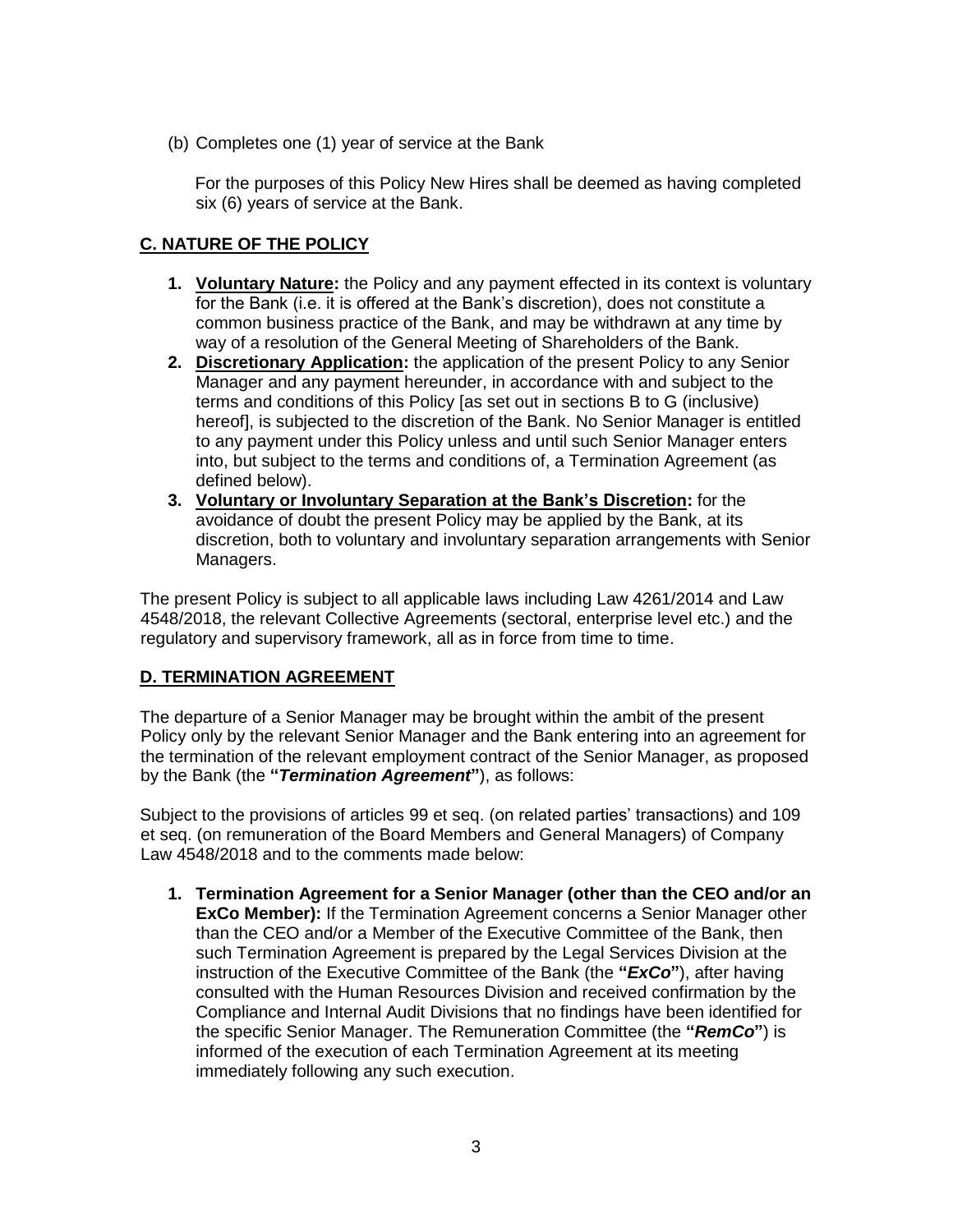- **2. Termination Agreement for an ExCo Member:** If the Termination Agreement concerns an ExCo Member, then such Termination Agreement is prepared by the Legal Services Division at the instruction of the Chief Executive Officer (the **"***CEO***"**), after having consulted with the Human Resources Division and received confirmation by the Compliance and Internal Audit Divisions that no findings have been identified for such an ExCo Member. The Remuneration Committee (the **"***RemCo***"**) is informed of the execution of each Termination Agreement at its meeting immediately following any such execution.
- **3. Termination Agreement for the CEO:** If the Termination Agreement concerns the CEO, then such Termination Agreement is prepared by the Legal Services Division at the instruction of the Chair of the Board of Directors, after having consulted with the Human Resources Division and received confirmation by the Compliance and Internal Audit Divisions that no findings have been identified for the CEO. Once finalized, and before its execution, the Termination Agreement for the CEO is submitted for endorsement by the RemCo and then, if endorsed by the RemCo, for approval by the Board of Directors. Once approved, the Termination Agreement is executed between the Bank and the CEO.

Any Termination Agreement should set out the terms and conditions under which any severance payment under this Policy should be offered to the Senior Manager, including that

- (i) the Senior Manager's contract is not terminated for due cause attributable to such Senior Manager (indicatively, but not exhaustively: sub-par performance, fraud, violation of the Code of Ethics, disciplinary action, etc.);
- (ii) the Senior Manager leaves the Bank on "good terms" (including, without limitation, waives any and all existing or potential litigation against the Bank, including the right to challenge the Termination Agreement, cooperates fully in handover to his/her successor) and
- (iii) the Senior Manager continues to act professionally, observing the terms and conditions of the relevant Termination Agreement that govern the posttermination period (including, without limitation, any non-competition clauses, clawback due to any post-termination discovery of material mismanagement in risk-, audit- or HR-related issues, breach of confidential and non-disclosure provisions, etc.).

## **E. SEVERANCE PAYMENT**

Any amount payable by the Bank under this Policy but subject to the terms and conditions of the relevant Termination Agreement shall be paid in cash. No such payment may exceed a total of 24 gross monthly salaries as severance payment.

In particular, depending on the years of the Senior Manager's continuous service in the Bank:

- Between 6 and up to 15 years: an amount of 18 gross monthly salaries is paid.
- **Exceeding 16 years: an amount of 24 gross monthly salaries is paid.**

The said severance payment

 $\checkmark$  is offset against any other compensation paid due to departure on the termination of the employment contract, as such compensation shall be set by applicable law, by the relevant Collective Labor Agreements and/or the Collective Labor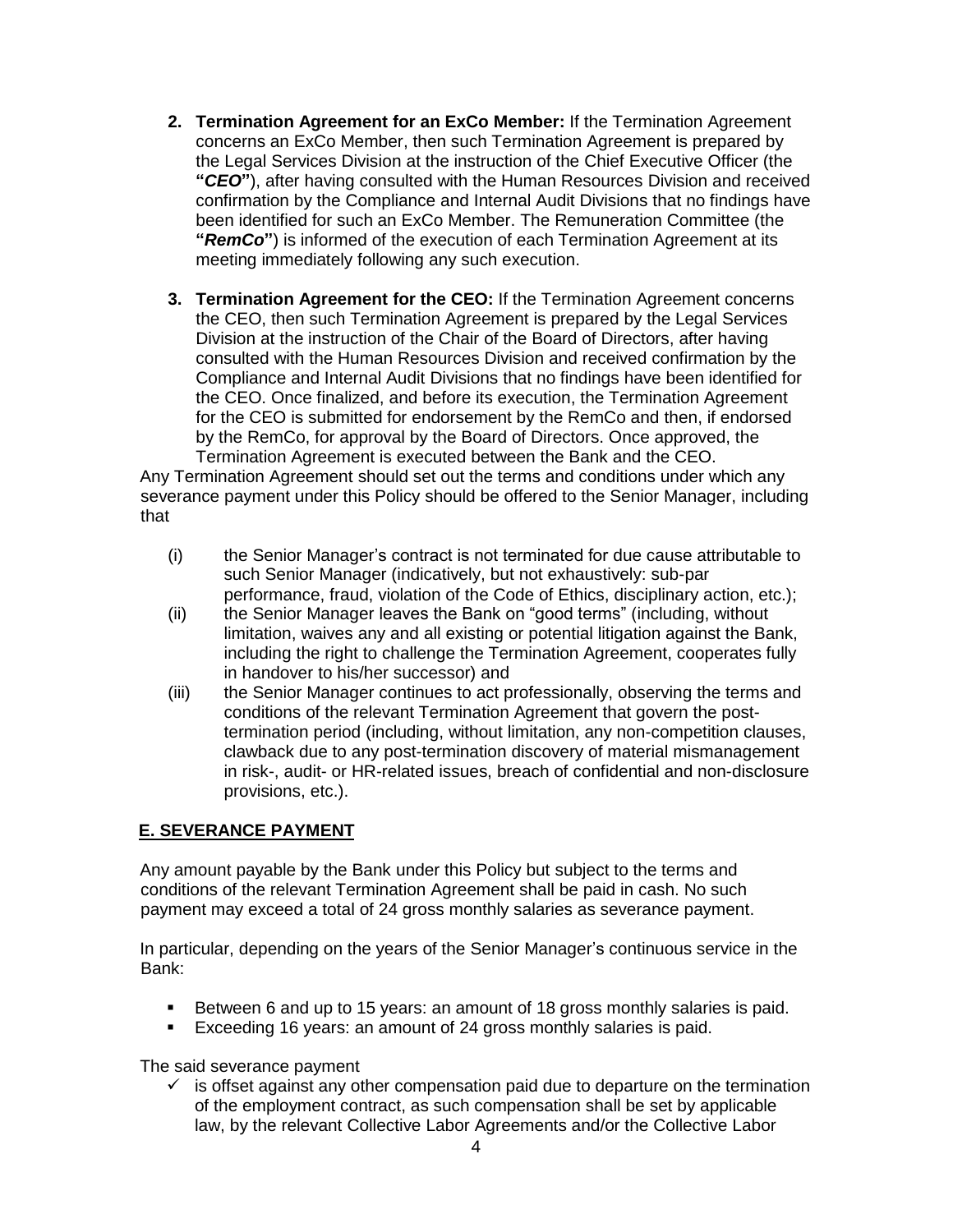Agreements at Bank level applicable in Greece or by Voluntary Separation Schemes/Exit Allowance Packages implemented at the same time or by a provision of an individual employment contract and

 $\checkmark$  is taxed in accordance with the applicable scale for severance payments and the tax amount is withheld from the Senior Manager's above-mentioned payment.

The aforementioned severance payment is compatible with the provisions of the regulatory framework in force, i.e.:

- $\checkmark$  It shall not have a material impact on the Institution's capital base,
- $\checkmark$  It is also taken into account in the audit verifying whether the annual ceiling (gross annual remuneration of the Governor of the Bank of Greece, Salary Cap) has been exceeded, with a time shift to the following years, if necessary,
- $\checkmark$  It is payable in a way which shall safeguard the interests of the Bank, as follows:
	- A. A substantial part, i.e. at least 40% thereof, shall be paid in annual installments of an equal amount within a period of three (3) years following the Senior Manager's departure,
	- B. It shall be subject to malus or clawback arrangements up to 100%, if the Senior Manager has committed a disciplinary offence and/or if the Senior Manager fails to comply with any confidentiality, non-disclosure and/or noncompete provision of the relevant employment and/or Termination Agreement.

In case of activation of the Bank's Recovery Plan, all future payments to the Senior Manager, including any non-paid advances, are automatically cancelled.

## **F. OTHER PROVISIONS**

- Preferential interest rates on any existing fixed payment loans of the Senior Manager (including housing loans) continue to apply for the term of such loans, while such interest rates on existing revolving facilities (to include credit cards) will apply for one (1) year after departure, in accordance with the relevant provisions, on condition that the said products are performing. After the signing date of the departure agreement, no new loans may be disbursed at the preferential interest rate offered to serving Personnel.
- Any indemnity for legal costs and fees shall continue to apply subject to its terms and conditions.
- Debt repayment for the Bank's Retail Credit products in cases of large exposures. More specifically:
	- In the cases of Senior Managers with debts to the Bank ranging from Euro 300,000 to Euro 500,000, 30% of the net payable sum of the severance payment shall be disbursed for the repayment thereof;
	- In the cases of Senior Managers with debts to the Bank exceeding Euro 500,000, 50% of the net payable sum of the severance payment shall be disbursed for the repayment thereof.
- The Hospital Coverage policy provided through the Bank's Insurance Policy with the Company AXA Insurance shall be valid for two (2) years after departure from the Bank, according to the terms applicable for serving Personnel.